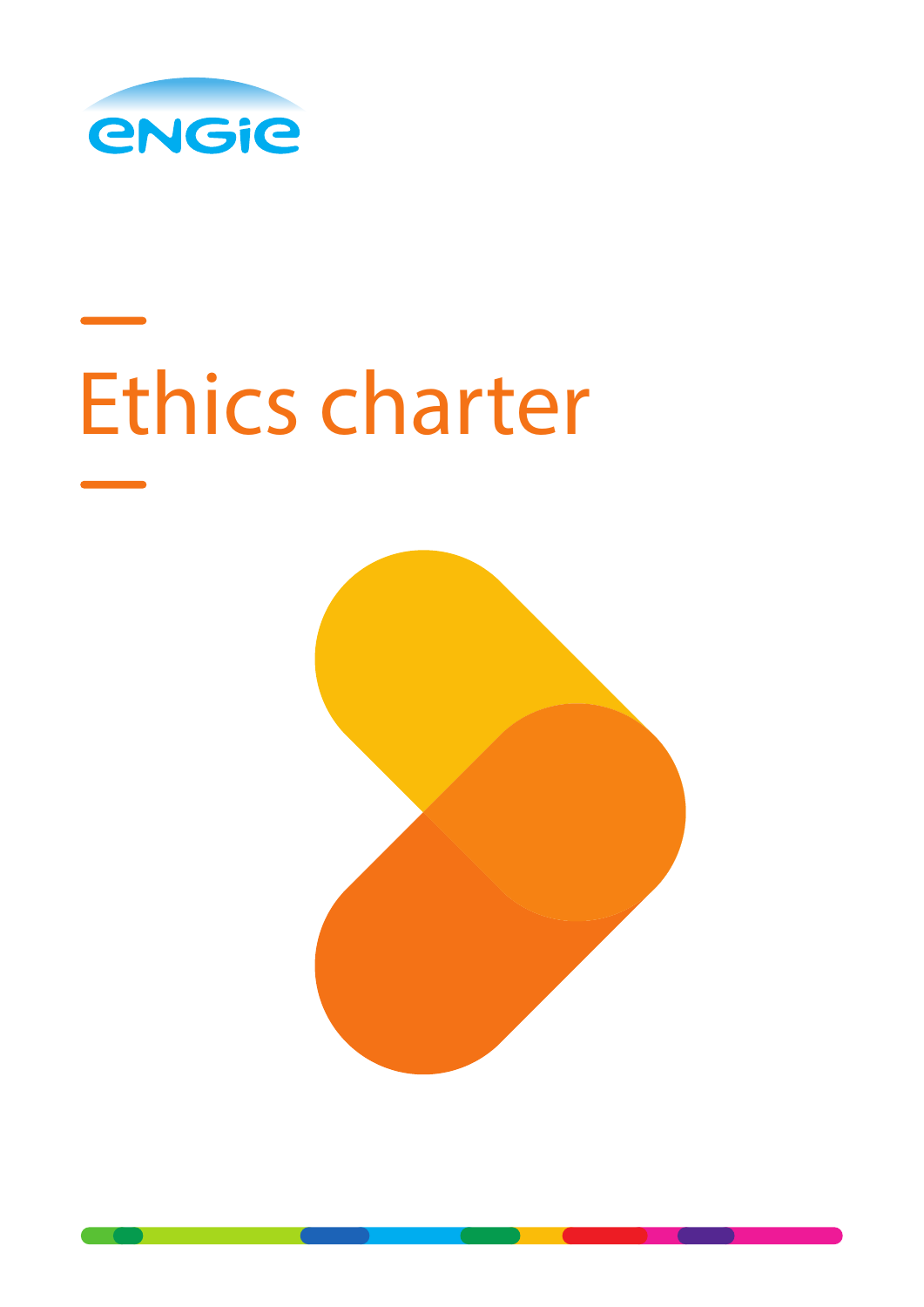

#### PRINCIPLE 1 Act in accordance with laws and regulations

In all circumstances, all Group employees must observe international, federal, national and local regulations, as well as rules of professional ethics for their activities, and the Group's ethics and compliance policies.

Regarding these specific rules, as they shape the Group's identity, all entities must respect them in substance, subject to the binding provisions of relevant laws and local customs.



#### PRINCIPLE 2 Behave honestly and promote a culture of integrity

Honesty and integrity must govern both business and interpersonal relationships, and everyday professional practices. It is essential for every individual to act in an upright manner in all circumstances, and promote a culture of honesty and integrity. Based on this principle, the Group attaches the utmost importance to exemplary behaviour from its employees. In choosing its partners, ENGIE is careful to maintain high requirements regarding honesty and respect for human rights.

As a consequence, ENGIE encourages reporting of ethical incidents, and no employee may be sanctioned neither for using a reporting measure for these incidents, selflessly and in good faith, nor for refusing to carry out an act which they believe goes against the Group's ethical principles.

# ENGIE's fundamental ethical principles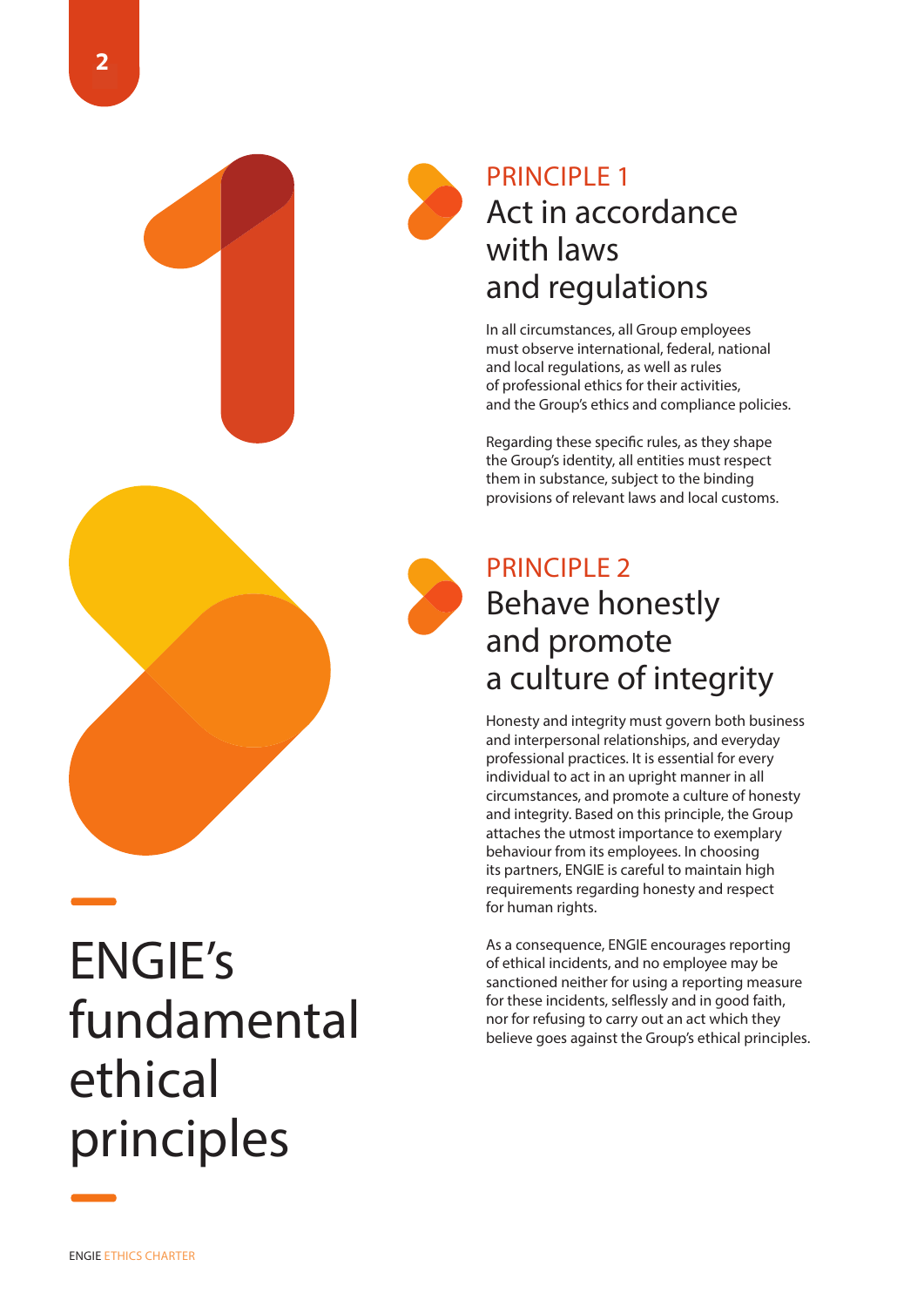

For the Group, the quality of a relationship relies on the loyalty of the parties, particularly in the execution of contracts. In particular, this requires that we honour the commitments made and that we do not make any commitment that the Group cannot keep.

Every time one of the Group's employees communicates with their contacts, they do so in good faith, in a constructive spirit, in respect of everyone's interests, and caring about providing sincere information.

The principle of transparency, which guides a large company like ENGIE, does not prevent employees respecting business secrecy, within the framework of the applicable laws.

ENGIE, which expects its employees to respect the principles laid out in the present Charter, offers in return the necessary protection when they are challenged or jeopardised, provided that they have acted in good faith in the course of their duties.



# Respect others

Convinced that a sustainable company is a company that unites economic development and human progress, ENGIE attaches the utmost importance to the values of tolerance and respect for others, to which all employees must adhere in the course of their professional activities, and which govern every ENGIE entity's relationship with them.

Respect for others implies treating everyone fairly, by giving equal importance to everyone. It requires reciprocity: everyone has rights they can exercise, but also duties to fulfil, towards others, their entity, the Group and society as a whole.

In particular, this principle covers respecting, in all circumstances, the rights of persons, their dignity and their singularity, and respecting different cultures. It also applies to material and immaterial goods belonging to others, and more generally to the preservation of heritage and the environment.

It guides the Group's policy for gender equality, respect for private life, promoting diversity and fighting all forms of discrimination, protecting health and safety at work, and in particular preventing and sanctioning all situations of harassment.

It underlies all of ENGIE's internal and external policies, and must even inspire the mode of conflict resolution.

Tolerance, which is manifested in kindness and openness to others, rules out any form of extremist behaviour.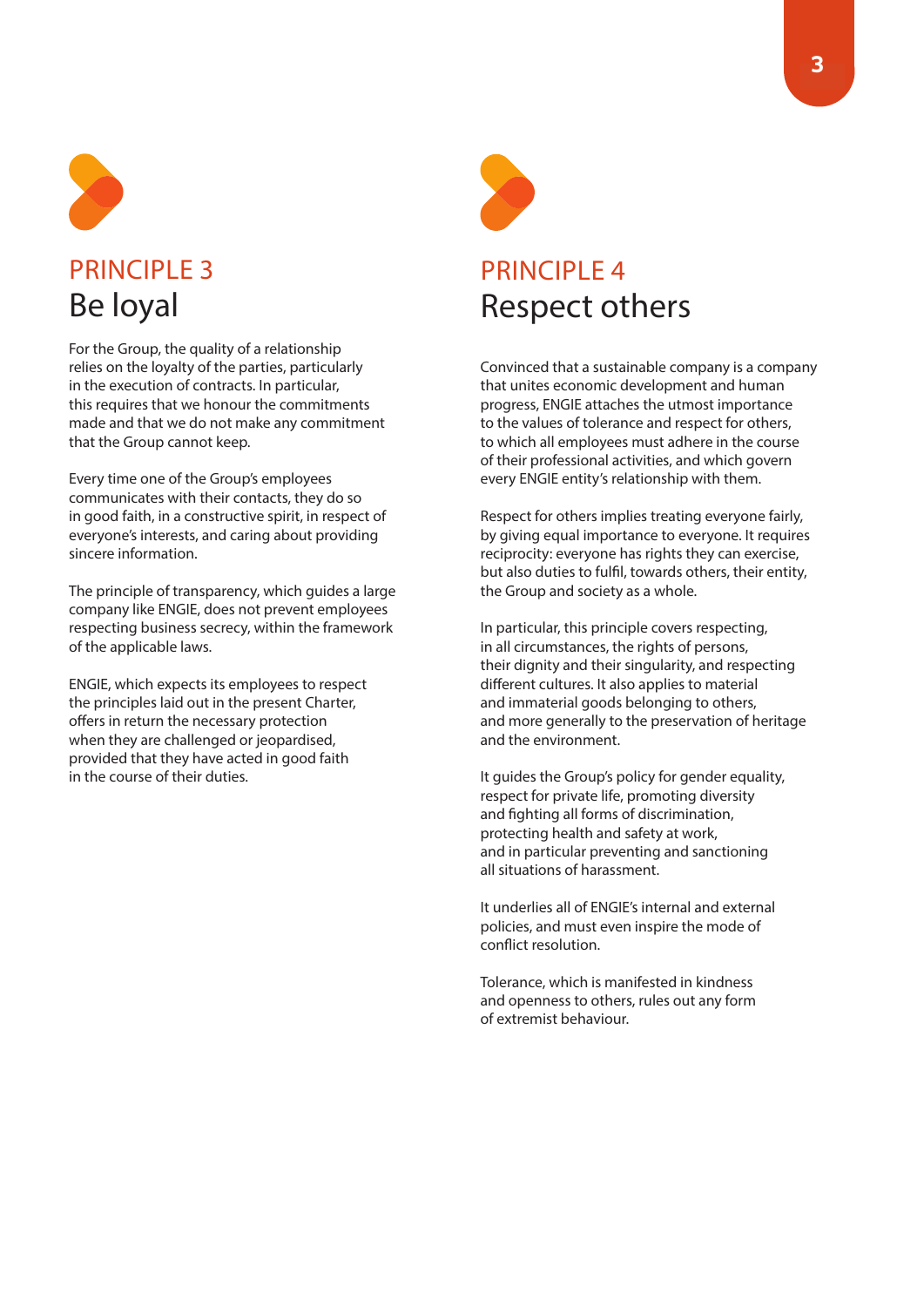

#### THE ETHICS CHARTER AND ITS 4 PRINCIPLES APPLY:

#### To all of the Group's employees and Group entities

ENGIE expects its employees to act in accordance with the Group's ethical principles, in all circumstances, and whatever their jobs, level of responsibility and contacts.

A healthy working environment contributes to the successful operation of the Group and to employee well-being. The Group therefore pays great attention to quality of life at work. Respect and trust must guide relationships between employees and dialogue with social partners.

Everyone, from board members to employees, has the responsibility never to act in any way which might raise the slightest doubt about the Group's ethics.

The fundamental ethical principles must be promoted by the Group employees who sit on the boards of directors or supervisory boards of companies not controlled by ENGIE.

ENGIE directors and managers are the primary promoters of the Group's Ethics charter and its everyday application among employees and stakeholders. While managers must verify that their employees are familiar with their ethical and legal obligations, it is even more important that they should make sure that practices reflect those obligations.

When using of sanctions in case of infringement of ethical and legal obligations, it is done in accordance with local law and practice.

## Application of ENGIE's **Ethics** charter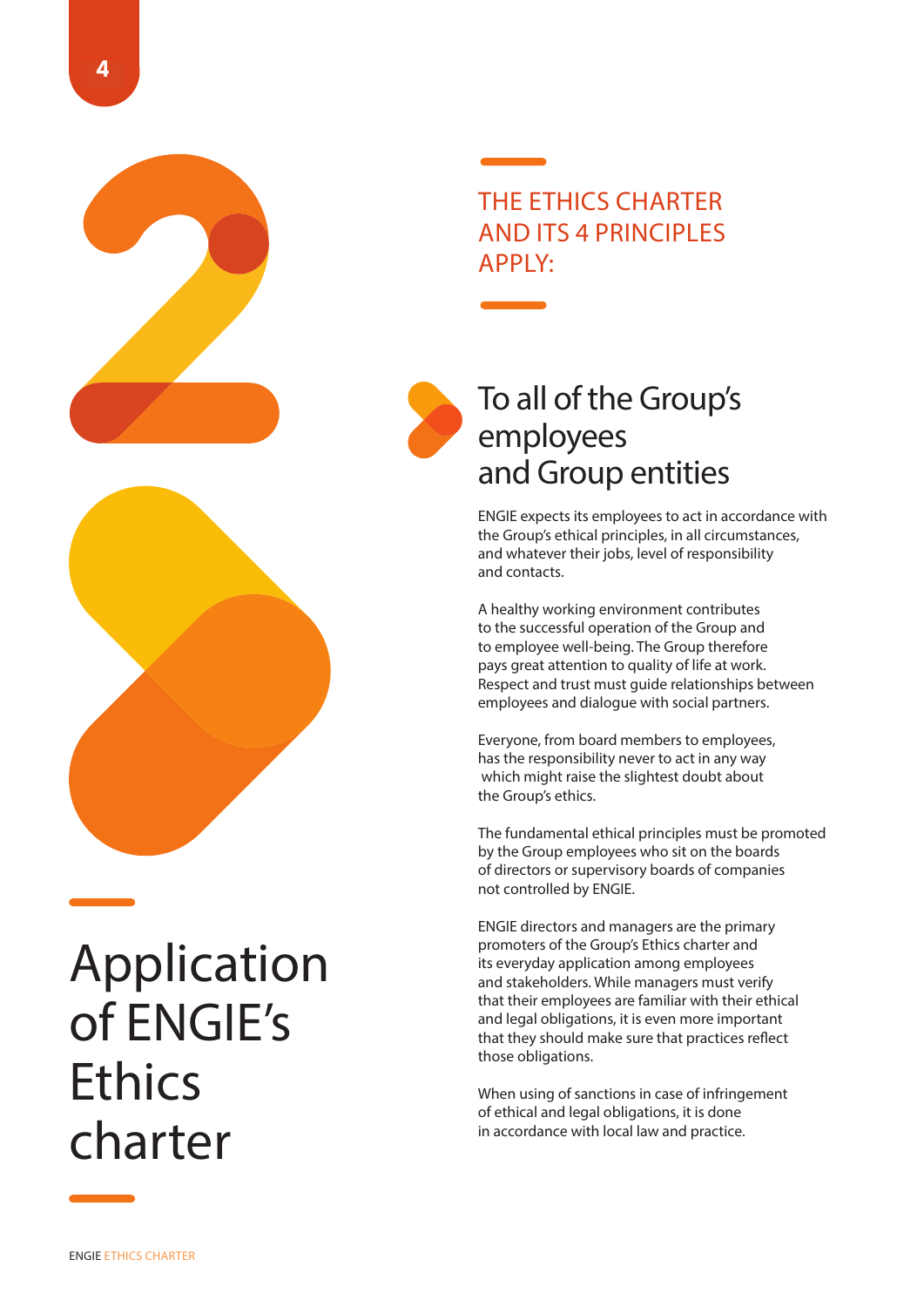

#### To the Group's customers and stakeholders

ENGIE applies its ethical principles to its relationships with all parties involved in the markets, particularly customers, investors, partners, suppliers, service providers and subcontractors (including intermediaries or business consultants) or non-governmental organisations (NGOs).

The Group promotes these principles among all of its stakeholders.

Regarding customers, the Group pays utmost attention to their satisfaction, based on quality products and services, an open dialogue, procedural transparency, honouring commitments and respecting rules of competition.

In their dealing with all stakeholders in the market, ENGIE's employees behave loyally, and show fairness and impartiality in negotiations. They ensure that the ethical concerns of partners, suppliers, service providers and subcontractors are compatible with those of the Group, and bring ENGIE's Ethics charter to their attention.

The Group requires its contracts with partners, suppliers, service providers and subcontractors to include a clause stipulating compliance with ENGIE's commitments in the areas of human rights and fighting corruption, on the part of both the parties and their own partners. The Group looks into the integrity and the reputation of its partners, suppliers, service providers and subcontractors.



#### To society as a whole

The Group applies its ethical principles wherever it is present. It conducts its business in accordance with internationally recognised human rights.

ENGIE is socially responsible and committed to respecting the environment and cultural diversity, and minimising its ecological impact in the communities where it develops its business. It communicates openly about its achievements and its challenges in this area, and cooperates with environmental and humanitarian non-governmental organisations (NGOs).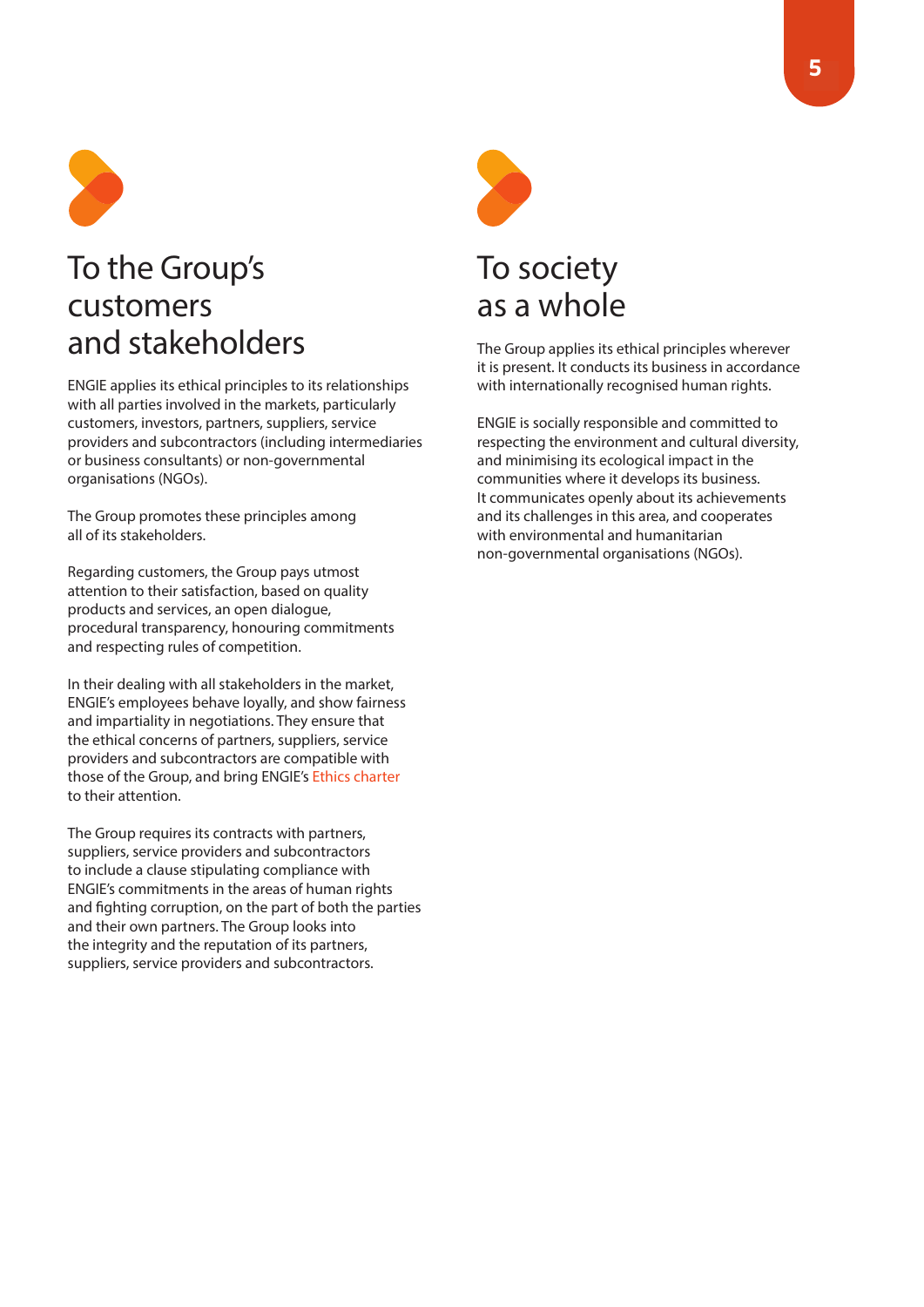

## The Group's ethics and compliance organisation



#### Governance

ENGIE's ethical commitment is promoted at the highest level of the Group: the Chairman, the CEO and the Executive Committee have equipped the Group with structures for this purpose.

The ENGIE Board of Directors' Committee for Ethics, Environment and Sustainable Development ("CEEDD") monitors respect of the individual and collective values underlying the Group's action, and of the rules of conduct to be followed by every employee. It ensures that the Group has adequate means to apply these values and rules.

ENGIE' Compliance Committee, chaired by the General Secretary, monitors the proper implementation of the Group's ethical commitments, follows up on identified failures, and ensures that they are adequately dealt with. Its work gives the Group's governing bodies and the General Management reasonable assurance that ENGIE's ethics program is applied and monitored.

The Group Ethics & Compliance Department helps to integrate ethics into the Group's vision, strategy, management and practices. It proposes reference texts for ethics and compliance, supervises their implementation by the operational entities and the functional departments, leads training initiatives, receives reports on ethical incidents and contributes to the necessary control activities with the Group's other monitoring and control organisations.

Al ethics & compliance officers and ethics correspondents from the Group's entities are brought together in the authoritative Ethics & Compliance line. The Group Ethics & Compliance Department is responsible for this line, and provides the necessary directives and observations to its members, and receives reports and observations from the entities.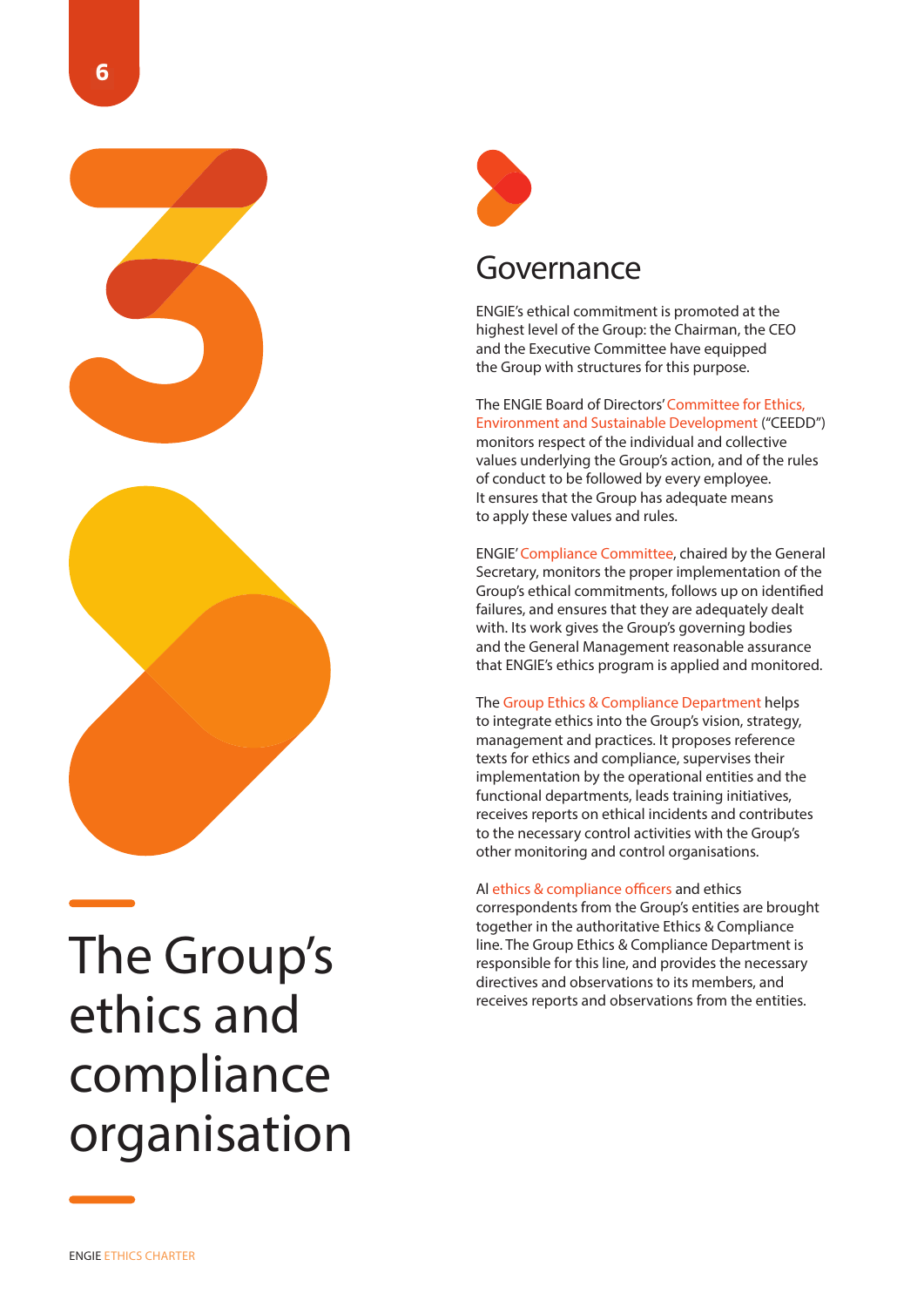

#### Role of the ethics & compliance officer

In every entity of sufficient independence and size, the manager, in agreement with the Ethics & Compliance line, nominates an ethics & compliance officer and ensures they are given the appropriate human and budgetary resources, as well as giving them the authority required to carry out their missions.

The ethics & compliance officers help to define ethics and compliance rules and duties, and ensure they are respected within the entity. They ensure that the Ethics charter and all reference documents on ethics and compliance are implemented within their entity. They help to manage ethical risk, in particular using support from the management of their entity and by reminding them of the primary importance of ethics within the Group, especially fighting corruption and respecting human rights.

The ethics & compliance officers provide assistance and advice for any employee who consults them about ethics, and ensure that no sanction of any kind can be applied against any employee who has, in good faith and selflessly, used a procedure to report ethical incidents.



#### Compliance controls

For ethics and compliance, evaluating the implementation of measures is part of a continuous improvement process.

In this context, ENGIE's Ethics & Compliance Department determines and promotes the necessary compliance controls. It ensures that ethical audits are conducted, reporting the results to the Compliance Committee, and if necessary to the Group's Executive Committee.

Every year, the compliance procedure produces a detailed evaluation of ethical policy implementation in the Group's entities. All the ethics & compliance officers must produce an annual report on activities and progress by their entity in ethics and compliance, in accordance with ENGIE's rules and procedures, as well as with any specific actions taken by the entity itself. This report, submitted to the upper-level organisation, is accompanied by a compliance letter from the manager, certifying their commitment to applying the ethics and compliance program in the organisation that they manage.

The Group's Ethics & Compliance Department also ensures that individual and structural measures are taken in the event of an ethical breach, working with the management, local departments and functional lines concerned.

All of these actors must pay attention to information and weak signals that might indicate a potential violation of the rules. They inform the ethics & compliance officer of this, and if necessary contribute to reviews and specific investigations, and to the implementation of corrective measures.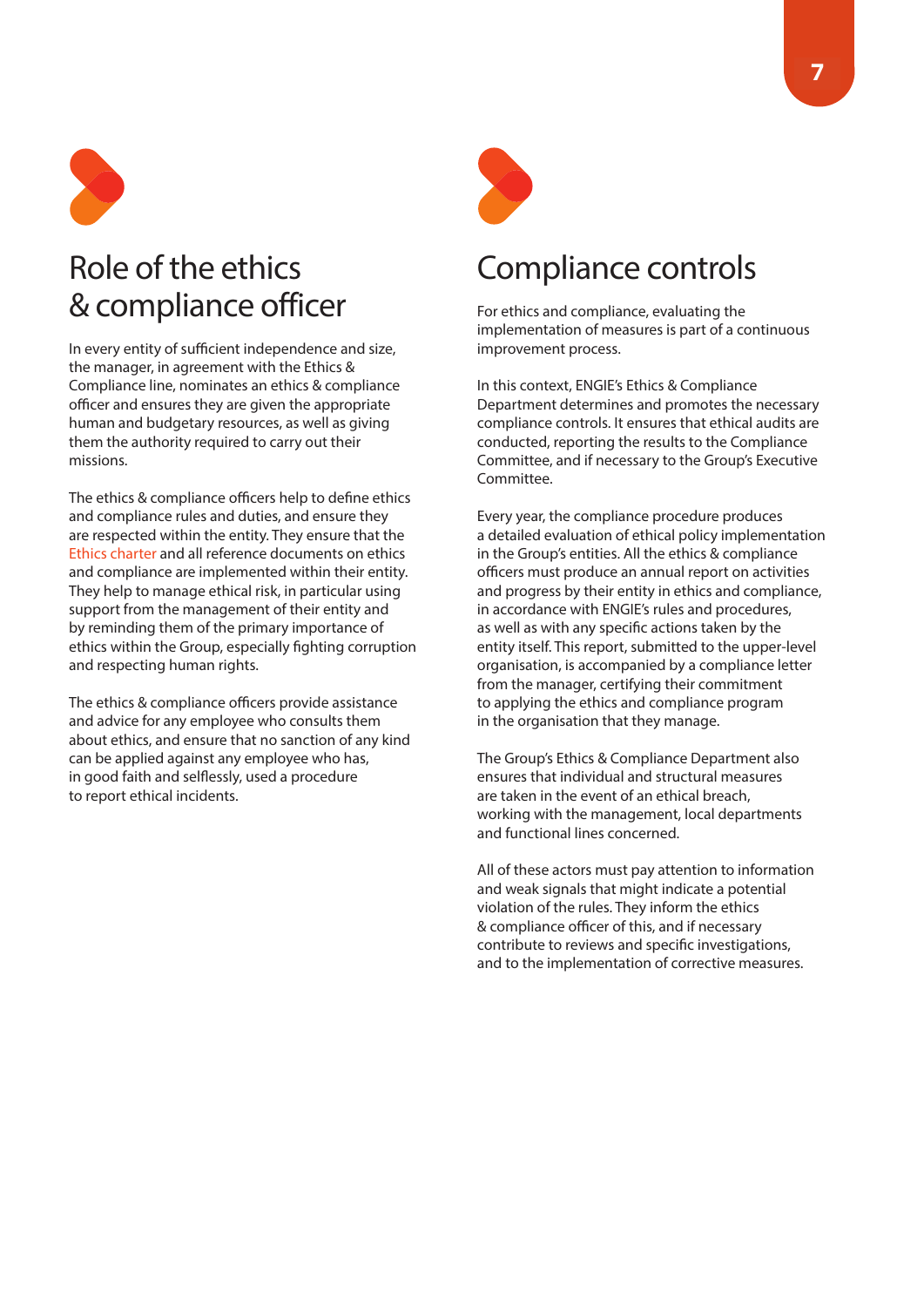



ENGIE's ethics and compliance procedure action is based on 3 levels of reference texts:

- 1. The current Group Ethics charter and the Practical guide to ethics, which outlines the application methods and gives situational examples.
- 2. The referentials, which unify the policies and procedures used by ENGIE for the concrete implementation and development of ethical culture within the Group: integrity referential, human rights referential and managing compliance referential.
- 3. The codes of conduct, which set out the implications of the Group's ethical commitments by professional category or practice.

All ENGIE's ethics and compliance documents are available on the website www.engie.com and on the **Group intranet**.

### The Group's reference documents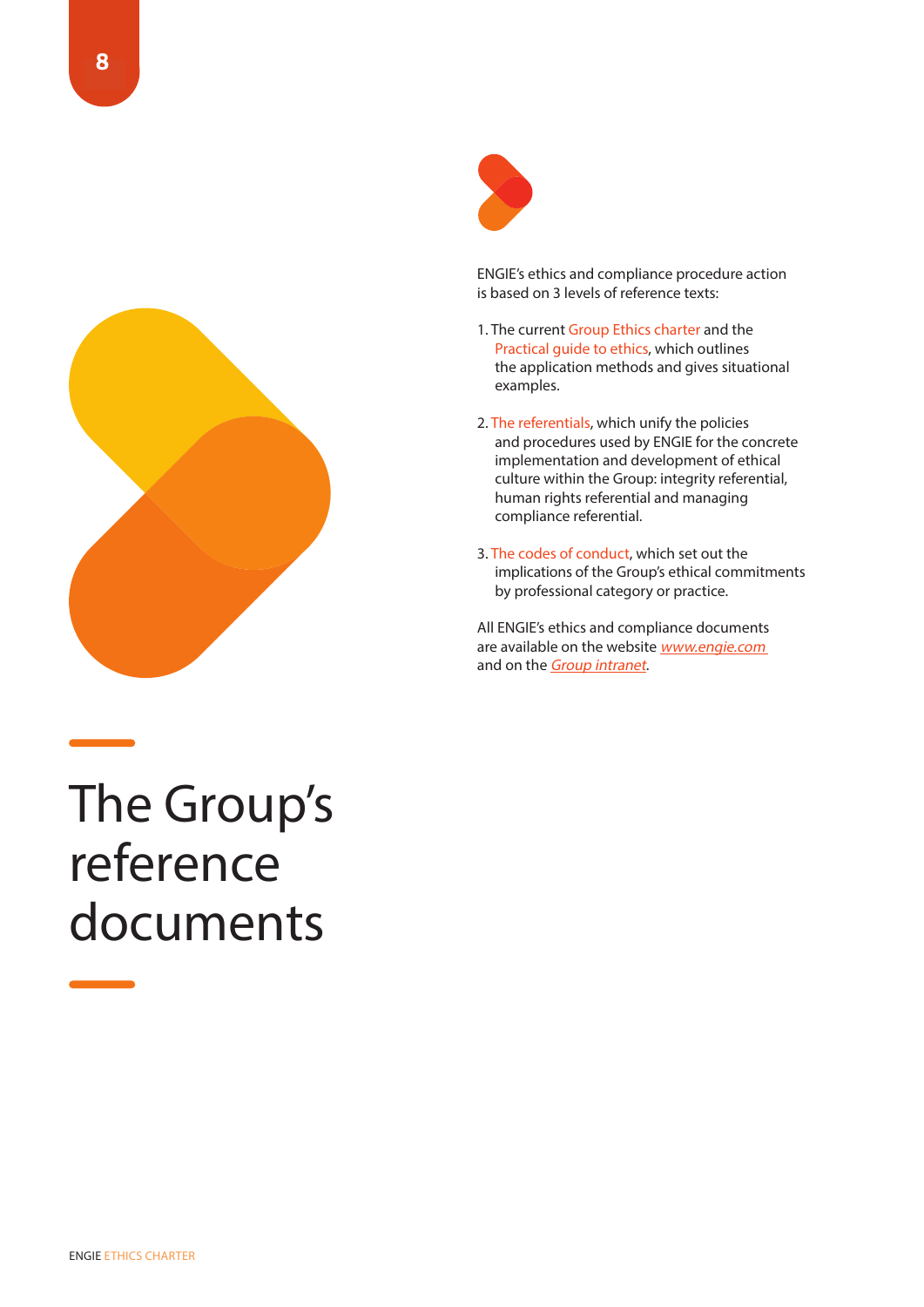Translations of this document may be subject to interpretation. Only the French and English versions are authoritative.

For all information on ethics and compliance, contact: ethics-communication@engie.com

To report an ethics incident to the Group, contact: ethics@engie.com

First edition – November 2009 New edition – April 2012 Update – November 2016

This document is available on the website library.engie.com, where all Group's publications can be viewed, downloaded or ordered.

Publisher and content:



*<u>xeizu\$ENSU</u>* 

Graphic design and production: scriptosensu.com

Photos: Havas / Chamussy Laurent, Havas / Guibbaud Christophe, Dunouau Franck, Neus / Brunet Arnaud.